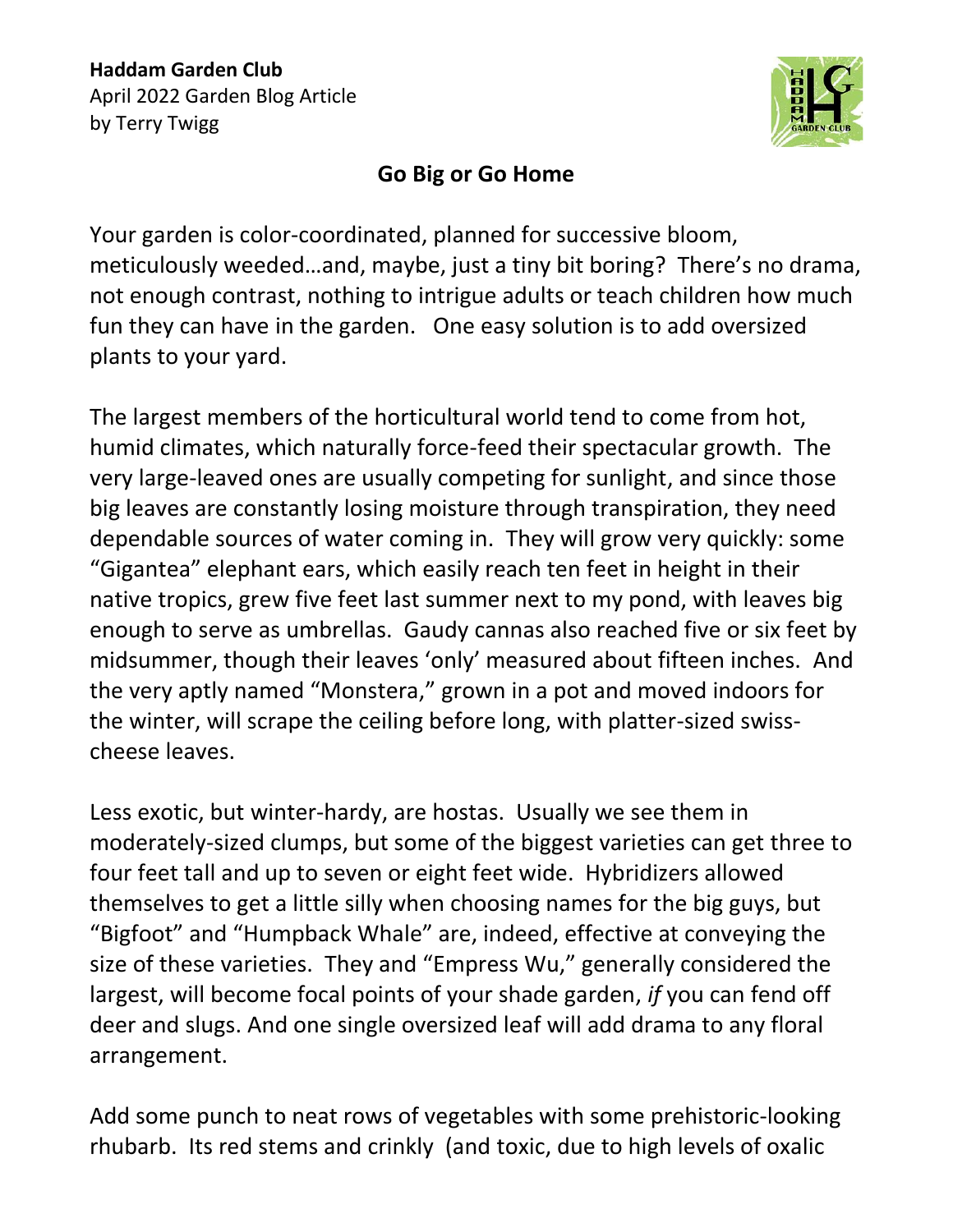acid) leaves spread up to three feet, promising lots of old-fashioned desserts (while the leaves are poisonous, the stems are not). A distant relative, gunnera, grows ten feet tall with leaves four feet across. Alas, this stunning Brazilian native is too cold-tender for Connecticut.

Punctuate kitchen garden beds further with cardoons. These attentiongrabbing members of the artichoke family stand five feet tall and four feet wide, with bright purple thistle-like flowers and jagged silver-green leaves. Native to the Mediterranean, they are considered invasive in warmer states, but our winters are still too cold for them to pose a threat here. Unlike regular artichokes, it is the stalks, not the flower heads, that are eaten. I'm planting some this year for the first time.

You can add the gracefulness of tall grasses without resorting to the familiar, pretty, but non-native pampas grass. Home-grown varieties include switchgrass, five feet tall with striking fall colors; Indian grass, a sixfooter; and big bluestem, tallest of the group with clumps eight feet tall and two feet wide. Birds and other wildlife will thank you for the seeds any of these will produce.

Big flowers: Dinnerplate dahlias can measure ten or eleven inches across, though they won't usually get quite that large unless you're rigorous about disbudding (removing the tiny buds to either side of the central flower), rich soil, and consistent watering. There's no denying the impact of one huge flower in a centerpiece. Even the mid-size varieties, with flowers six inches across, are big enough to have an impact from across the yard. Plan to buy some at our big spring plant sale, which will be held this year on May 7, in time for Mother's Day and spring planting.

Old-timey hollyhocks easily produce spikes up to seven feet high, adorned with brightly-colored flowers that open from bottom to top. They bloom in midsummer, but if you cut off the spent stalk and feed them, you often get a second bloom. My favorites are sold as "Outhouse hollyhocks." Supposedly, they were strategically planted so that ladies with delicate Victorian sensibilities could see them across the yard, sparing them the